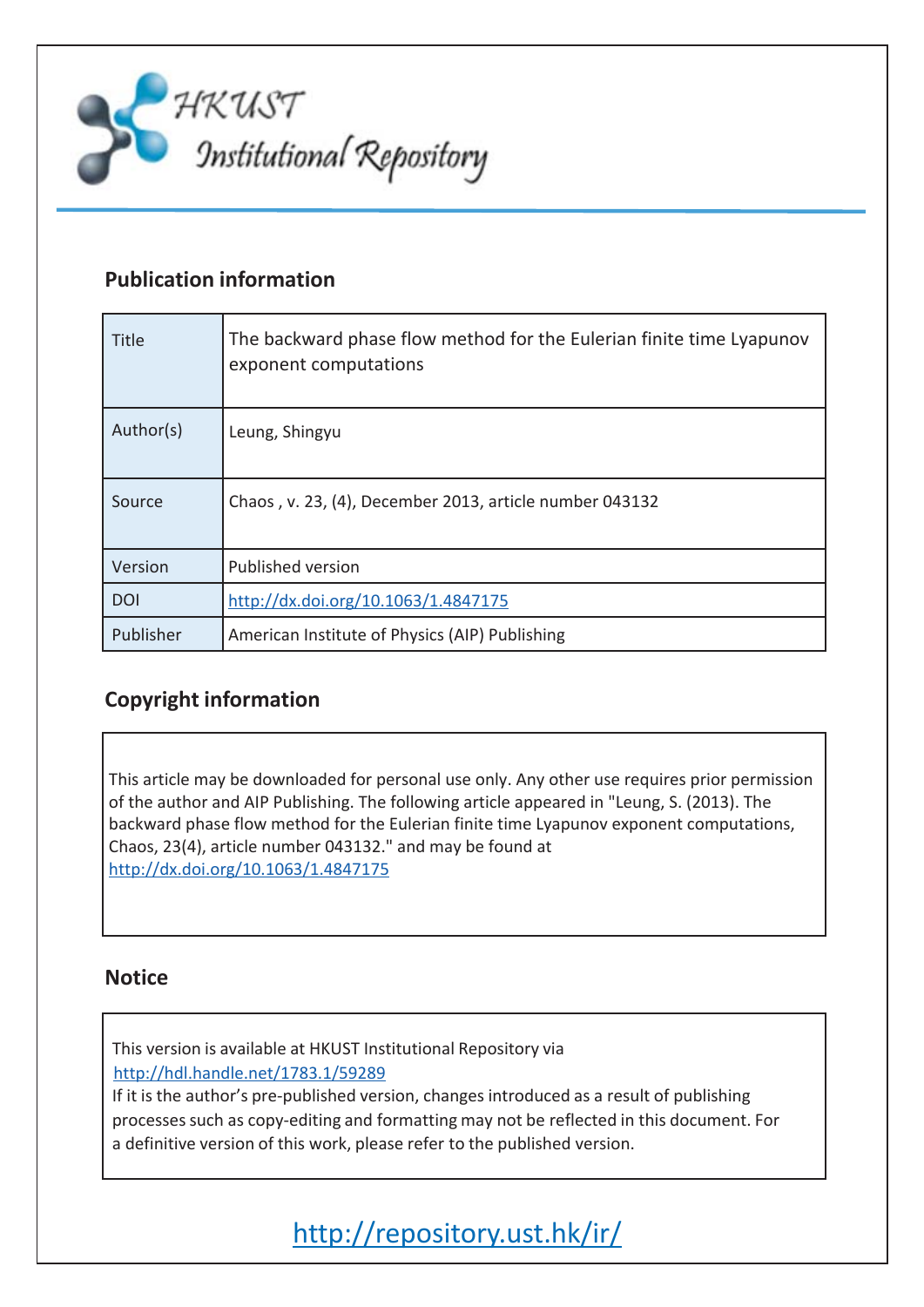

# The backward phase flow method for the Eulerian finite time Lyapunov exponent computations

Shingyu Leung

Citation: Chaos 23, 043132 (2013); doi: 10.1063/1.4847175 View online: http://dx.doi.org/10.1063/1.4847175 View Table of Contents: http://scitation.aip.org/content/aip/journal/chaos/23/4?ver=pdfcov Published by the AIP Publishing

# Articles you may be interested in

Integrated computation of finite-time Lyapunov exponent fields during direct numerical simulation of unsteady flows Chaos 23, 013145 (2013); 10.1063/1.4795749

Estimating the largest Lyapunov exponent and noise level from chaotic time series Chaos 22, 033102 (2012); 10.1063/1.4731800

On finite-size Lyapunov exponents in multiscale systems Chaos 22, 023115 (2012); 10.1063/1.4704805

Lagrangian coherent structures and the smallest finite-time Lyapunov exponent Chaos 21, 023115 (2011); 10.1063/1.3579597

The computation of finite-time Lyapunov exponents on unstructured meshes and for non-Euclidean manifolds Chaos 20, 017505 (2010); 10.1063/1.3278516

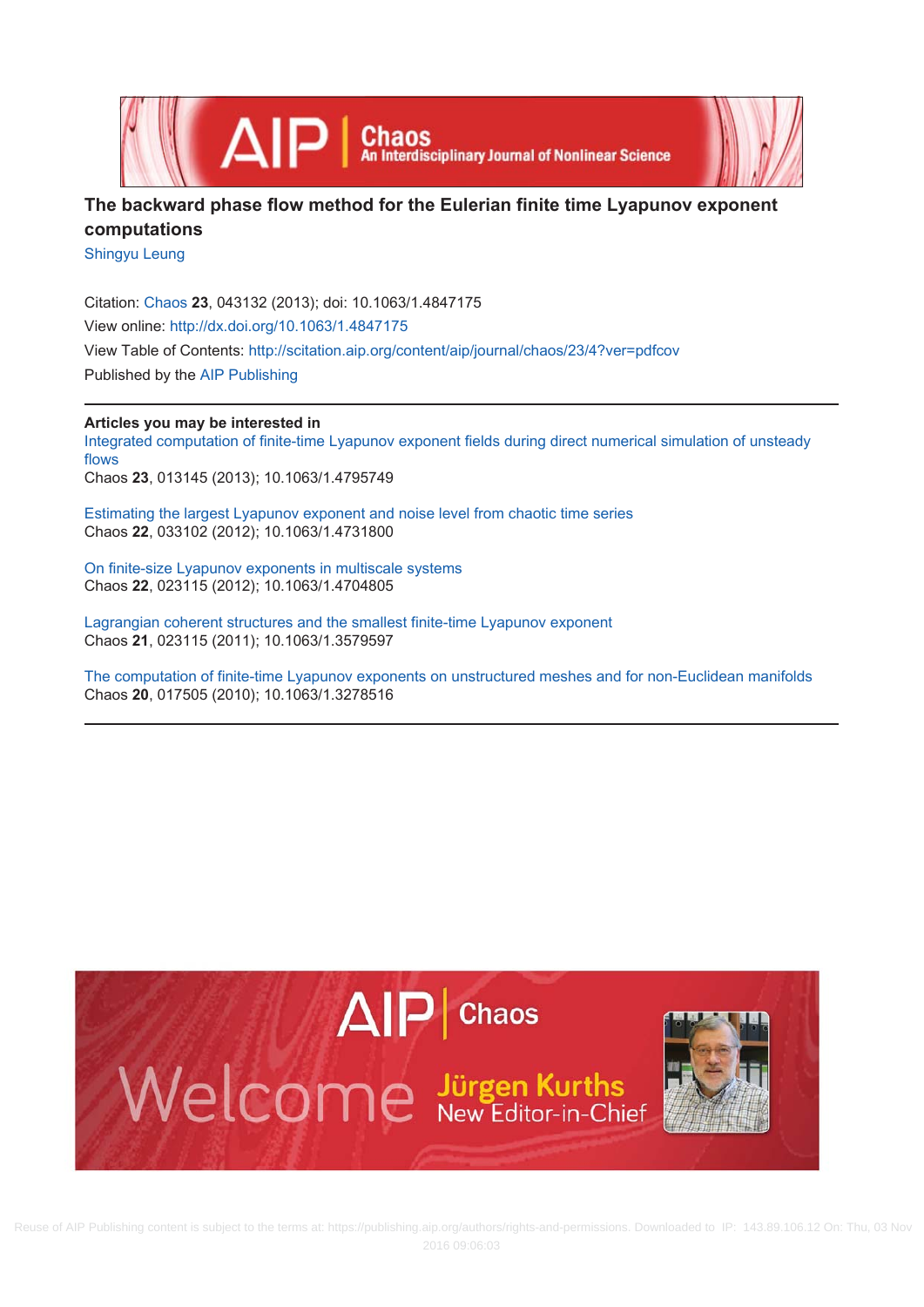

# The backward phase flow method for the Eulerian finite time Lyapunov exponent computations

Sningyu Leung<sup>--,</sup><br>Department of Mathematics, Hong Kong University of Science and Technology, Clear Water Bay, Hong Kong

(Received 21 November 2012; accepted 29 November 2013; published online 12 December 2013)

We propose a simple Eulerian approach to compute the moderate to long time flow map for approximating the Lyapunov exponent of a (periodic or aperiodic) dynamical system. The idea is to generalize a recently proposed backward phase flow method which is specially designed for long time level set propagation. Unlike the original phase flow method or the backward phase flow method, which is applicable only to autonomous systems, the current approach can also be applied to any time-dependent (periodic or aperiodic) flow. We will discuss the stability of the proposed method. Numerical examples will be given to demonstrate the effectiveness of the algorithm. © 2013 AIP Publishing LLC. [http://dx.doi.org/10.1063/1.4847175]

Finite-time Lyapunov exponent (FTLE) is a widely used quantity for visualizing the Lagrangian coherent structure (LCS) in a complex dynamical system. Unfortunately, typical numerical approaches to FTLE are computationally very expansive. In this work, we further develop an Eulerian approach to this Lagrangian quantity and propose a partial differential equation (PDE) based phase flow approach to speed up the overall computations, even for aperiodic flows. This numerical method can efficiently compute the moderate to long time flow map for approximating the Lyapunov exponent of a dynamical system.

#### I. INTRODUCTION

LCS are a tool to visualize and to study a complex dynamical system. For example, it has been recently applied to study flow data in oceans,  $15,27$  hurricane,  $26$  flight data,  $4,32$ gravity wave propagation,<sup>33</sup> some bio-inspired fluid flows,  $^{10,19,21}$  etc. The idea is to partition the space-time domain into different regions according to a Lagrangian quantity advected along with passive tracers. One of many possible Lagrangian quantities is the LE. Numerically, one has to truncate the infinite time limit by a fixed period of time and to obtain the so-called FTLE.<sup>11–13,16,27</sup> This quantity measures the rate of separation between adjacent particles over a finite time interval, with an infinitesimal perturbation in the initial location. In practice, the first step to compute the FTLE is to move particles in the flow for a period of time and obtain the flow map which takes the initial particle location to its arrival location. Mathematically, the motion of these particles in the extended phase space satisfies the ordinary differential equation (ODE)

$$
\dot{\mathbf{x}}(t) = \mathbf{u}(\mathbf{x}(t), t),\tag{1}
$$

with a given Lipschitz velocity field u:  $\mathbb{R}^d \times \mathbb{R} \to \mathbb{R}^d$  and an initial condition  $\mathbf{x}(t_0) = \mathbf{x}_0$ . We define the flow man  $\Phi^T$ . an initial condition  $\mathbf{x}(t_0) = \mathbf{x}_0$ . We define the flow map  $\Phi_{to}^T$ :

1054-1500/2013/23(4)/043132/9/\$30.00 23, 043132-1 2012 23, 043132-1 23, 043132-1

Reuse of AIP Publishing content is subject to the terms at: https://publishing.aip.org/authors/rights-and-permissions. Downloaded to IP: 143.89.106.12 On: Thu, 03 Nov

 $\mathbb{R}^d \to \mathbb{R}^d$  to be the mapping, which takes the point  $\mathbf{x}_0$  to the particle location at the final time  $t = t_0 + T$ , i.e.,  $\Phi_{t_0}^T(x_0) = x(t_0 + T)$  with  $x(t)$  satisfies Eq. (1). Then the FTLE is computed from the Jacobian of the resulting flow map.

In a recent work, $17$  we have proposed an Eulerian formulation to compute the FTLE. The idea is to embed the flow map using a Liouville equation (see Sec. II A). This converts the Lagrangian formulation into an Eulerian formulation, which can be handled using simply a uniform mesh.

In this work, we are interested in developing numerical methods for moderate to long time FTLE computations, leading to more efficient extraction of the LCS. We first consider an autonomous or a period flow and propose a backward phase flow method for constructing the corresponding flow map between two time levels with a very large separation, i.e.,  $T \gg 1$ . The idea is to iterate the flow map, using a monotone interpolation scheme (see Sec. II B). This gives an efficient method to approximate the FTLE on one single time level. One property of the proposed algorithm is that the computed FTLE on a single time level converges to the LE exponentially fast in the number of flow map interpolations. Stability of this algorithm will also be discussed. Further, we propose an Eulerian method to compute the LE at all time levels based on the property that the Lyapunov exponent is invariant along particle trajectories. Finally, we extend these methods to aperiodic velocity fields. Such approach turns to be useful in computations of high frequency wave propagations.

These methods share some similarities with some other recent fast algorithms. An interesting algorithm<sup>2</sup> has been recently suggested to speed up the time for computing the flow map between two arbitrary time levels. The idea is to decompose the flow map into a composition of maps of smaller time steps and then recycle these maps in computing the FTLE at later times. Our approach applied to autonomous flows can be interpreted as an extension of the latter approach, where, however, we compute only one single flow map and then iterate it to obtain a flow map for two distant a) Electronic mail: masyleung@ust.hk  $\qquad \qquad \text{time levels. Comparing to the original phase flow method,}$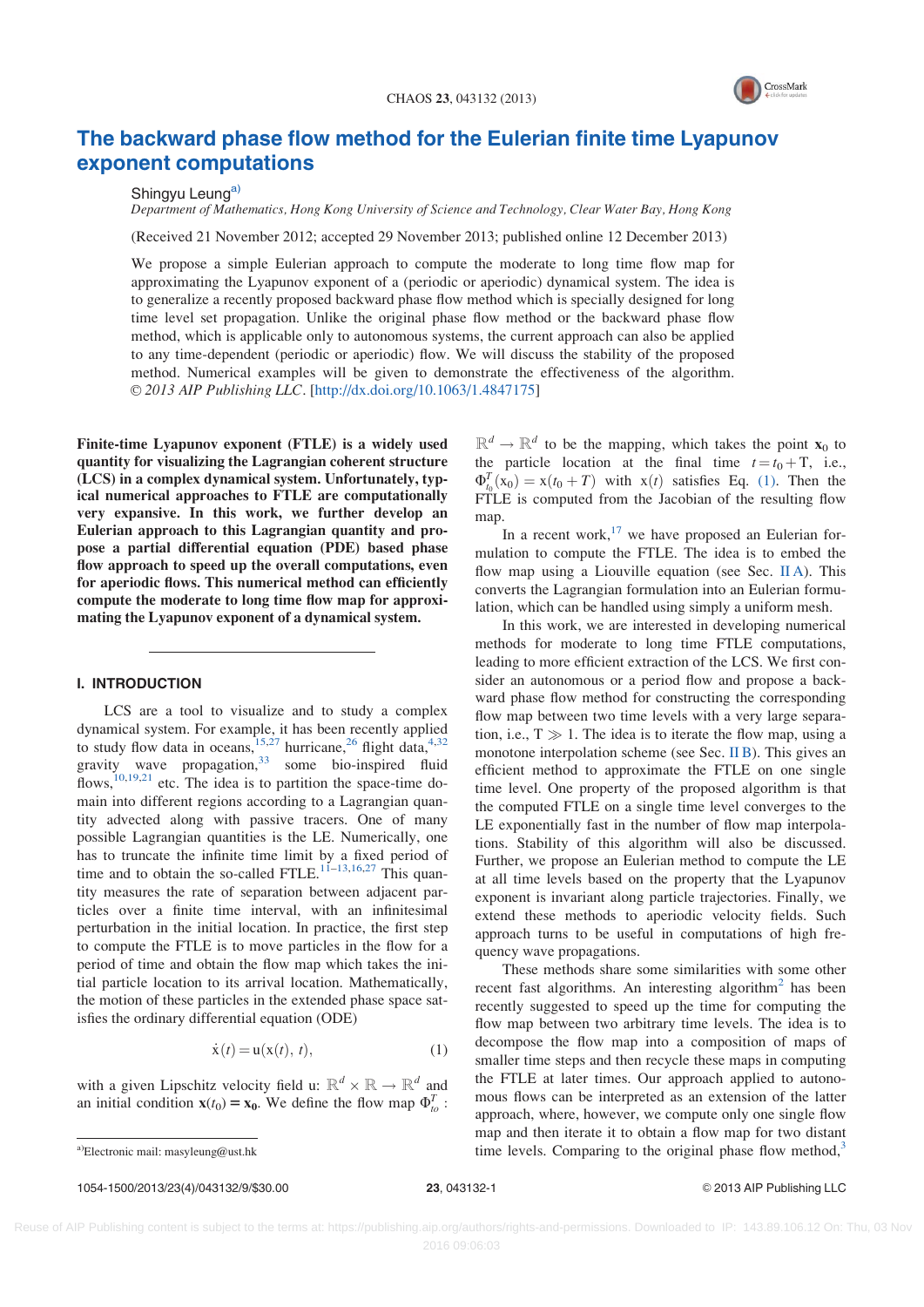our algorithm solves partial differential equations (PDE) forward in time to construct the backward flow map. The original phase flow method is designed for ODE, while our backward phase flow method is especially designed for Eulerian computations. Comparing to the original backward phase flow method developed in the context of high frequency wave propagation, $18$  the present method employs the techniques of iterating the flow map in order to reduce the computational time. However, in the current implementation, we also incorporate the concept of time-doubling, a property giving rise to an exponentially converging algorithm to the LE. Moreover, the phase flow method<sup>3</sup> and the backward phase flow method<sup>18</sup> were originally developed for autonomous (time-independent) evolutions, since the fundamental idea depends heavily on the phase flow property of an autonomous ODE.

The paper is organized as follows. To make the paper self-contained, in Sec. II A, we first summarize and discuss the Eulerian approach in our earlier work $17$  to construct the flow map. We refer interested reader to the original paper for a detailed description. Then in Sec. II B, we introduce the backward phase flow method for autonomous and periodic evolutions, so that we would be able to determine the flow map between two time levels, in which the difference T grows exponentially in the number flow map interpolations. In Sec.  $\text{HC}$ , we use the long-time flow map for computing the FTLE. In Sec. III, we discuss several properties of the proposed numerical approach and will give an extension of the method. In Sec. III A, we discuss the influence of the boundary condition on the backward flow method. We will study the computational complexity of the algorithm in Sec. III B. For  $T \rightarrow \infty$ , FTLE converges to LE and it becomes invariant along particle characteristics. Using this property, in Sec. III C, we discuss an Eulerian approach to recover the FTLE for all intermediate time. We will also propose a generalization of the approach to aperiodic flows in Sec. III D. Finally, in Sec. IV, we give numerical examples demonstrating the efficiency of the proposed approach.

#### II. THE PROPOSED METHOD

#### A. An Eulerian method for short-time flow maps

We define a vector-valued function  $\Psi = (\Psi^1, \Psi^2, \dots, \Omega) \times \mathbb{R} \to \mathbb{R}^d$  At  $t = 0$  we initialize these functions by  $\Psi^d$  :  $\Omega \times \mathbb{R} \to \mathbb{R}^d$ . At  $t = 0$ , we initialize these functions by

$$
\Psi(x,0) = x = (x^1, x^2, \dots x^d). \tag{2}
$$

These functions provide a labeling for any particle in the phase space at  $t = 0$ . In particular, any particle initially located at  $(x, 0) = (x_0^1, x_0^2, \ldots, x_0^d, 0)$  in the extended phase<br>space can be implicitly represented by the intersection of d space can be implicitly represented by the intersection of d codimension-1 surfaces represented by  $\bigcap_{i=1}^d {\Psi^i(\mathbf{x},0)} = \mathbf{x}_i^d$ <br>in  $\mathbb{R}^d$ . Following the particle trajectory with  $\mathbf{x} - \mathbf{x}_0$  as the commension-1 surfaces represented by  $\prod_{i=1}^{n} \prod_{i=1}^{n} \alpha_i$ ,  $\alpha_j = \alpha_0 f$ <br>in  $\mathbb{R}^d$ . Following the particle trajectory with  $\mathbf{x} = \mathbf{x}_0$  as the initial condition in a given velocity field, any particle identity should be preserved in the Lagrangian framework, and this implies that the material derivative of these level set functions is zero, i.e.,

$$
\frac{D\Psi(\mathbf{x},t)}{Dt} = 0.
$$

This implies the following level set equations or the Liouville equations:

$$
\frac{\partial \Psi(\mathbf{x},t)}{\partial t} + (\mathbf{u} \cdot \nabla) \Psi(\mathbf{x},t) = 0,\tag{3}
$$

with the initial condition  $(2)$ .

The above implicit representation embeds all path lines in the extended phase space. For instance, the trajectory of a particle initially located at  $(x_0, 0)$  can be found by determining the intersection of d codimension-1 surfaces represented by  $\bigcap_{i=1}^d {\Psi}^i(x,t) = x_0^i$  in the extended phase space.<br>Furthermore the forward flow man at a grid location  $\mathbf{x} = \mathbf{y}_0$ . Furthermore, the forward flow map at a grid location  $x = x_0$ from  $t = 0$  to  $t = T$  is given by  $\Phi_0^T(x_0) = y$ , where y satisfies  $\Psi(x_0 \wedge \pm T) - \Psi(x_0 \wedge \pm T) = y_0$ . Note that in general y is a  $\Psi(y, 0 + T) = \Psi(x_0, 0) \equiv x_0$ . Note that, in general, y is a non-mesh location. The typical two dimensional scenario is illustrated in Figure 1(a).

The solution to Eq. (3) contains much more information than what was referred to above. Consider a given mesh location, y, in the phase space at the time  $t = T$ , as shown in Figure 1(b), i.e.,  $(v, T)$  in the extended phase space. As



FIG. 1. Lagrangian and Eulerian interpretations of the function W. (a) Lagrangian ray tracing from a given grid location x at  $t = 0$ . Note that y might be a non-grid point. (b) Eulerian values of  $\Psi$  at a given grid location y at  $t = T$  gives the corresponding take-off location at  $t = 0$ . Note the take-off location might not be a mesh point.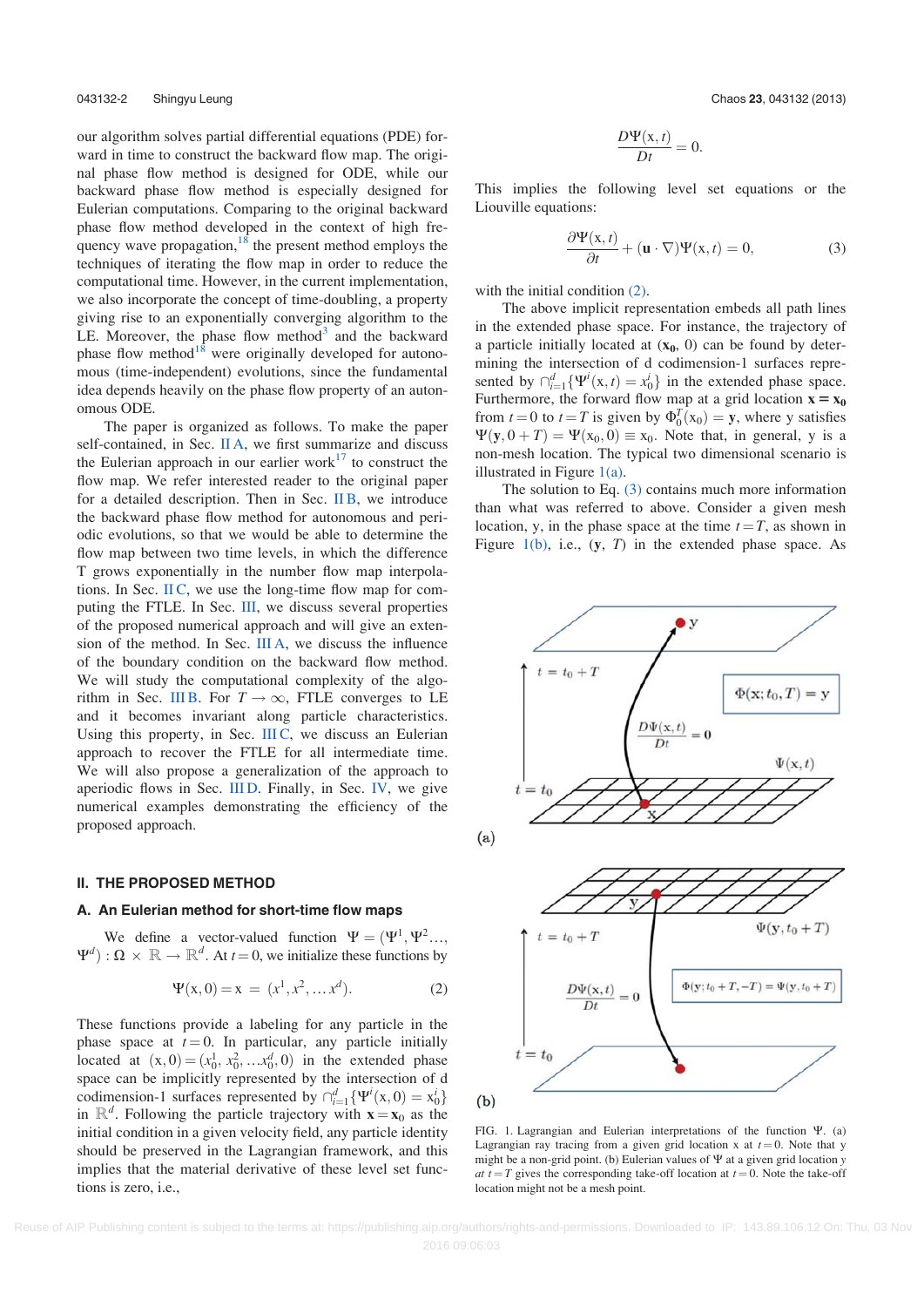discussed in our previous work, these level set functions,  $\Psi$  (y, T), defined on a uniform Cartesian mesh, in fact, give the backward flow map from  $t = T$  to  $t = 0$ , i.e.,  $\Phi_0^T(y) = \Psi(y, T)$ . Moreover, the solution to the level set equations (3) for  $t \in (0, T)$  provides also backward flow equations (3) for  $t \in (0, T)$  provides also backward flow maps for all intermediate times, i.e.,  $\Phi_0^T(y) = \Psi(y, t)$ .<br>In order, now, to produce a forward flow map, y

In order, now, to produce a forward flow map, we simply reverse the above process by initializing the level set functions at  $t = T$  by  $\Psi(x, T) = x$  and solving the corresponding level set equations (3) backward in time.

Algorithm 1: Computing the forward flow map  $\Phi_0^T(x)$ :

- 1. Discretize the computational domain to get  $x_i$ ,  $y_i$ ,  $t_k$ .
- 2. Initialize the level set functions on the last time level  $t = tk$

$$
\Psi^1(x_i, y_j, t_k) = x_i,
$$
  

$$
\Psi^2(x_i, y_j, t_k) = y_j.
$$

3. Solve the Liouville equations for each individual level set function  $l = 1, 2$ 

$$
\frac{\partial \Psi^l}{\partial t} + (\mathbf{u} \cdot \nabla) \Psi^l = 0,
$$

from  $t = t_{k-1}$  down to  $t = 0$  using any well-developed high order numerical methods like WENO5-TVDRK2 (Refs. 9, 20, and 28) with the boundary conditions

$$
\Psi(x,t)|_{x\in\partial\Omega} = x \quad \text{if } n \cdot u < 0,\tag{4}
$$

$$
\mathbf{n} \cdot \nabla \Psi^l(\mathbf{x}, t)|_{\mathbf{x} \in \partial \Omega} = \mathbf{x} \quad \text{if } \mathbf{n} \cdot \mathbf{u} < 0,\tag{5}
$$

where n is the outward normal of the boundary. 4. Assign  $\Phi_0^T(x_i, y_j) = \Psi(x_i, y_j, 0)$ .

## B. A backward phase flow method for long-time flow maps

For a given  $t = 0$ , a Lagrangian method has to solve the system of ODEs for many different initial conditions, in order to compute the flow map. For computing the FTLE at the next time step  $t = t_1 = \Delta t$ , however, those rays obtained on the previous time step  $t = 0$  are all discarded. This process actually throws away much useful information on the flow map.<sup>2</sup> To improve the computational efficiency, one interesting method is to recycle part of the information obtained in earlier steps.<sup>2</sup> The idea is to decompose the flow map  $\Phi_0^T$ into a composition of maps  $\Phi_0^T = \Phi_{t_{N-1}}^{t_N} \circ \cdots \circ \Phi_{t_1}^{t_2} \circ \Phi_0^{t_1}$ <br>where  $t_1 = kT/N = k\Lambda t$  for  $k = 0, 1, \ldots, N$  Numerically where  $t_k = kT/N = k\Delta t$  for  $k = 0, 1, ..., N$ . Numerically, since each map  $\Phi_{t_k}^{t_{k+1}}$  is still computed using Lagrangian ray tracing, interpolation has to be done on each step to match ray trajectories at different time level. Defining the interpolation operator by  $\mathcal{I}$ , we have  $\Phi_0^T = \Phi_{t_N-1}^{t_N} \circ \cdots \circ \mathcal{I} \Phi_{t_1}^{t_2} \circ \mathcal{I} \Phi_0^{t_1}$ .<br>This approach is computational efficient, since the flow map This approach is computational efficient, since the flow map  $\Phi_{t_1}^{t_1+T}$  can be decomposed into  $\Phi_{t_1}^{t_1+T} = \mathcal{I} \Phi_{t_N}^{t_{N+1}} \circ \cdots \circ$  $\mathcal{I} \Phi_{t_1}^{t_3} \circ \Phi_{t_1}^{t_2}$ . If the maps for  $k = 1,...,N$  are all stored once they are computed, we can form  $\Phi_{t_1}^{t_1+T}$  by determining only  $\Phi_{t_1}^{t_1+1}$ However, the memory requirement for such implementation could be extremely large if  $N \gg 1$ . This could be problematic in high dimensional high resolution simulations.

Now, if the flow is autonomous, we note that  $\Phi_{t_k}^{t_{k+1}}$  $\Phi_{t_0}^{t_1}$  for  $k = 1,...,N$ , and so the method can be interpreted<br>as a simple case of the phase flow method <sup>3</sup>. The original as a simple case of the phase flow method. $3$  The original phase flow method was developed in the context of obtaining geometrical optics approximation to the wave equation in the Lagrangian ODE formulation. The idea is to first construct the phase flow map for a fixed-small-step size,  $\Delta t$ , and then apply it iteratively by virtue of the group property of the phase flow. For instance, one obtains the map from  $t = 0$  to  $t_1$ ,  $\Phi_0^{\Delta t}$ . Thus, the value of the phase flow map<br>(the arrival location of a bicharacteristic) at  $t_2 = 2\Delta t$  can be (the arrival location of a bicharacteristic) at  $t_2 = 2\Delta t$  can be computed by

$$
\Phi_0^{2\Delta t} = \Phi_{\Delta t}^{2\Delta t} \circ \Phi_0^{\Delta t} = \Phi_0^{\Delta t} \circ \Phi_0^{\Delta t} = (\Phi_0^{\Delta t})^2.
$$

Indeed, the phase flow method is very efficient. One can obtain the solution for large  $t$  by first constructing the flow map for a small  $\Delta t$  (as an overhead) and then marching forward by interpolation, since the flow map is defined on an invariant manifold. Most of the computational overheads occur during the pre-processing step. The interpolation can be easily done. To make the propagation even faster, one can use the fact that

$$
\Phi_0^{2^k \Delta t} = (\Phi_0^{2^{k-1} \Delta t})^2 = ((\Phi_0^{2^{k-2} \Delta t})^2)^2 = \cdots,
$$

to make long time computation feasible. A detailed error analysis of the method can be found in the original paper of the phase flow method, $3$  and we refer interested readers to the paper for a complete description of the original algorithm.

The original idea in the phase flow method<sup>3</sup> is based on the Lagrangian ODE ray tracing, which might be problematic for flows in a bounded domain.<sup>36</sup> In a recent paper,  $18$  we have proposed a backward phase flow method for Eulerian flow map construction, which is based on an Eulerian PDE formulation. This formulation provides a more natural way to handle the boundary condition. Solving the level set function  $\Psi$  forward in time, we obtain the backward flow map. Here, we develop an Eulerian method for the forward flow map construction by applying the phase flow method backward in time. Mathematically, we obtain the backward flow map from  $t = T$  to  $T - \Delta t$ ,  $\Phi_T^{\tilde{T}-\Delta t}$ , for some  $\Delta t > 0$  by solving the Liouville equation for  $\Psi$  forward in time from  $t = T - \Delta t$ to  $t = T$ . Thus, the value of the flow map (the take off location of a bicharacteristic) at  $t = T - 2\Delta t$  with a terminate condition  $\mathbf{x} = \mathbf{x}_i$  at  $t = T$  can be computed by

$$
\Phi_T^{T-2\Delta t} = \Phi_{T-\Delta t}^{T-2\Delta t} \circ \Phi_T^{T-\Delta t}
$$
  
= 
$$
\Phi_T^{T-\Delta t} \circ \Phi_T^{T-\Delta t} = (\Phi_T^{T-\Delta t})^2.
$$

Since that particular application<sup>17</sup> requires to recompute other physical quantities along with the backward flow map, we have not studied, in detail, the map size doubling technique to speedup the long time flow map computations. Therefore, we have implemented only the simple version of the backward flow map method, which requires  $\Phi_T^{T-k\Delta t}$  $=(\Phi_T^{T-\Delta t})^k$ . Also, these two methods are proposed for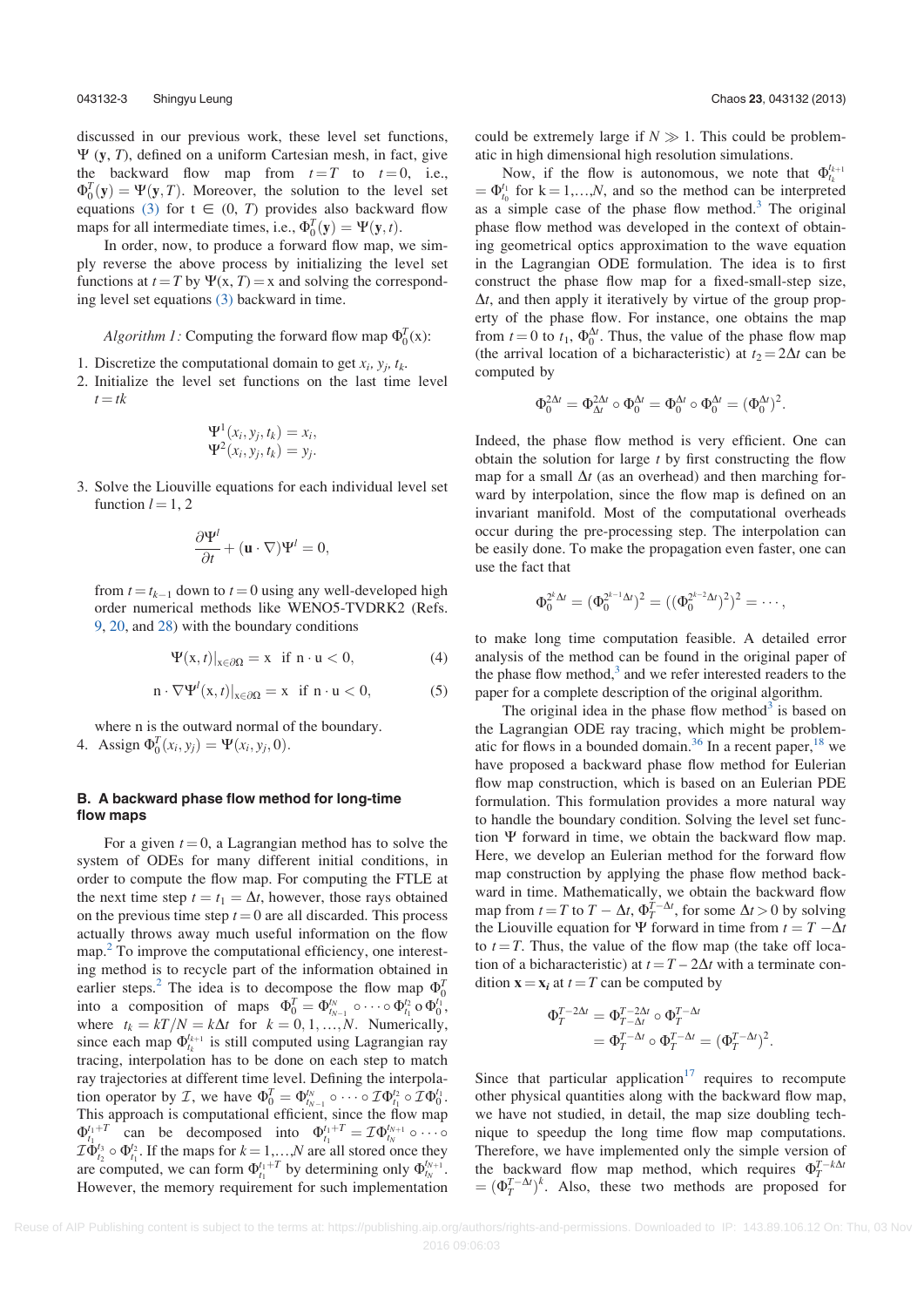autonomous systems in which the velocity model is independent of time. Therefore,  $\Delta t$  can be chosen arbitrarily.

We first extend the above approaches from autonomous to periodic flows. The idea is to develop a map doubling phase flow method for long time flow map computations. We first construct the solution  $\Psi(x, T^*)$  by solving the Liouville equation (3) forward in time from  $t = 0$  to  $t = T^*$  for some time difference  $T^*$ . For autonomous flows, one can simply pick  $T^*$  to be a small time step size  $\Delta t$ . For periodic flows, instead,  $T^*$  is chosen to be one period of the flow. Now, to determine  $\Psi(x, 2T^*)$ , we use the phase flow property and obtain  $\Psi(x, T^*) = \Psi(\Psi(x, T^*), T^*) = \Psi \circ \Psi(x, T^*)$ . In general,  $\Psi(x, T^*) = \Psi(\Psi(x, T^*), T^*) = \Psi \circ \Psi(x, T^*)$ . In general, once we have obtained the solution  $\Psi(x, 2^{k-1} T^*)$ , we can obtain  $\Psi(\mathbf{x}, 2^k T^*) = \Psi(\Psi(\mathbf{x}, 2^{k-1} T^*))$ ,  $2^{k-1} T^*)$ . Finally, if we take  $T = 2^m T^*$  the backward flow man  $\Phi^0$  (x) is given by take  $T = 2^mT^*$ , the backward flow map,  $\Phi_{2^mT^*}^0(x)$ , is given by  $\Phi_{\infty}^0(x) - \Psi(x, T)$  $\Phi_{2^m T^*}^0(x) = \Psi(x, T).$ <br>The idea to co

The idea to compute the forward flow map is simple. We just need to reverse the time direction in the previous algorithm. For example, to compute the flow map from 0 to T, we solve the Liouville equation backward in time from  $t = T$  to  $t = T - T^*$ . Then we iterate the map k-times to get the overall flow map forward in time from  $t = 0$  to  $t = T = T^* 2^k$ .<br>Here we summarize the backward phase flow method for Here, we summarize the backward phase flow method for forward flow map computation.

Algorithm 2: Computing the forward flow map  $\Phi_0^{2^m T^*}(x)$ for a  $T^*$ -periodic flow with  $T = 2^mT^*$ :

- 1. Construct  $\Psi(x, (2^m 1)T^*)$  as in Algorithm 1, which gives  $\Phi^0_{(2^m-1)T^*}(\mathbf{x})$ .<br>For  $k=1$  m in
- 2. For  $k = 1, \ldots, m$ , interpolate

$$
y = \Psi(x, (2^m - 2^{k-1})T^*),
$$
  

$$
\Psi(x, (2^m - 2^k)T^*) = \Psi(y, (2^m - 2^{k-1})T^*),
$$

using any monotone interpolating scheme.<sup>6,14,24,31</sup> 3 Set  $\Phi_0^{2^m T^*}(x) = \Psi(x, 0)$ .

# C. FTLE

With the backward flow map defined on a uniform mesh at  $t = T$ , we first compute the deformation tensor

$$
\Delta_T^0(x) = [\mathcal{D}\Phi_T^0(x)]^* \mathcal{D}\Phi_T^0(x),
$$

where  $\mathcal{D}\Phi$  is the Jacobian of the flow map  $\Phi$  and  $[\cdot]^*$  denotes the transpose of the matrix. Then the backward FTLE  $\sigma^{-T}(x,T)$  is computed according to

$$
\sigma^{-T}(\mathbf{x},T) = \frac{1}{|T|} \ln \sqrt{\lambda_{\max}[\Delta_T^0(\mathbf{x})]}.
$$

Numerically, the derivatives in the Jacobian are approximated using simple finite differences.

Similarly, for the forward FTLE at  $t = 0$ , we first determine the Jacobian of the resulting flow map and then compute the largest eigenvalue of the deformation tensor  $\Phi_0^T(\mathbf{x})$ . Then, the forward FTLE is formed using a similar expression.

# III. SOME PROPERTIES AND FURTHER EXTENSIONS

## A. Boundary condition and the interpolation scheme

As in the previous paper,  $17$  we impose the boundary condition (4) on the in-flow boundary condition to the Liouville equation for computing the backward flow map by solving the time-dependent PDE forward in time, i.e., we fix the inflow boundary condition on  $\partial\Omega_i = \{x \in \partial\Omega : n \cdot u(x) < 0\}$ , where n is the outward normal of the domain  $\Omega$ . With this treatment, we have

*Lemma 1*. With the boundary condition  $(4)$  on the inflow boundary, the exact solution  $\Psi = (\Psi^1, \Psi^2)$  satisfies

$$
\Psi^{1}(x, y, t) \in [x_{\min}, x_{\max}],
$$
  
\n
$$
\Psi^{2}(x, y, t) \in [y_{\min}, y_{\max}],
$$
\n(6)

for all  $(x, y) \in \Omega$  and  $t \in [0, T]$ .

This lemma can be easily proven because both the initial condition and the inflow boundary condition satisfy Eq. (6), with the property that the solution to the linear advection equation is constant along any characteristics.

Numerically, step 2 in Algorithm 2 has to be done with care. If the underlying flow map function is not smooth enough (for example if the derivative of the underlying function exhibits jumps, i.e., the function exhibits kinks), the widely used bicubic spline interpolation schemes might generate spurious oscillations. In the application to geometrical optics or high frequency wave propagations, such overshooting or undershooting in the interpolant will create artificial caustics, since the ordering of rays cannot be preserved after implementing the interpolation step. This effect is not so important in applications, because such perturbation occurs only in small, not easily recognizable, regions. In the current application, however, these oscillations could lead to a serious problem in the implementation. In particular, such overshooting or undershooting may violate Lemma 1, and therefore, one might not be able to evaluate  $\Psi(\Psi(x, T - T^*), T - T^*)$ .

To obtain a stable evolution in the flow map constructions, we require the interpolation scheme to be monotone, i.e., the interpolation scheme should preserve the monotonicity of the given data points. Note that this monotonicity preserving condition is imposed on the interpolation scheme, rather than on the numerical scheme for solving the PDE for stability consideration. Mathematically, we call an interpolation scheme "monotone," if the constructed interpolating polynomial  $p(x)$  is monotone on  $x \in [x_1, x_N]$  for any monotonic input data  $\{(x_i, p_i), i = 1, 2, \ldots N\}$ . For example, usual cubic spline or high order polynomial interpolation is unfortunately not monotone. The simplest monotone interpolation scheme is bilinear interpolation. However, such simple scheme might give low order accurate flow map solution, which will smooth out the resulting Lyapunov exponent after several flow map iterations. In practice, there are many possible choices of high order monotone interpolating schemes.<sup>6,14,24,31</sup> In this paper, we use the piece-wise bicubic Hermite interpolation  $inted$ , implemented using the MATLAB function pchip. With the monotonicity constraint imposed on the interpolation scheme, we have the following important property, guaranteeing the availability of sufficient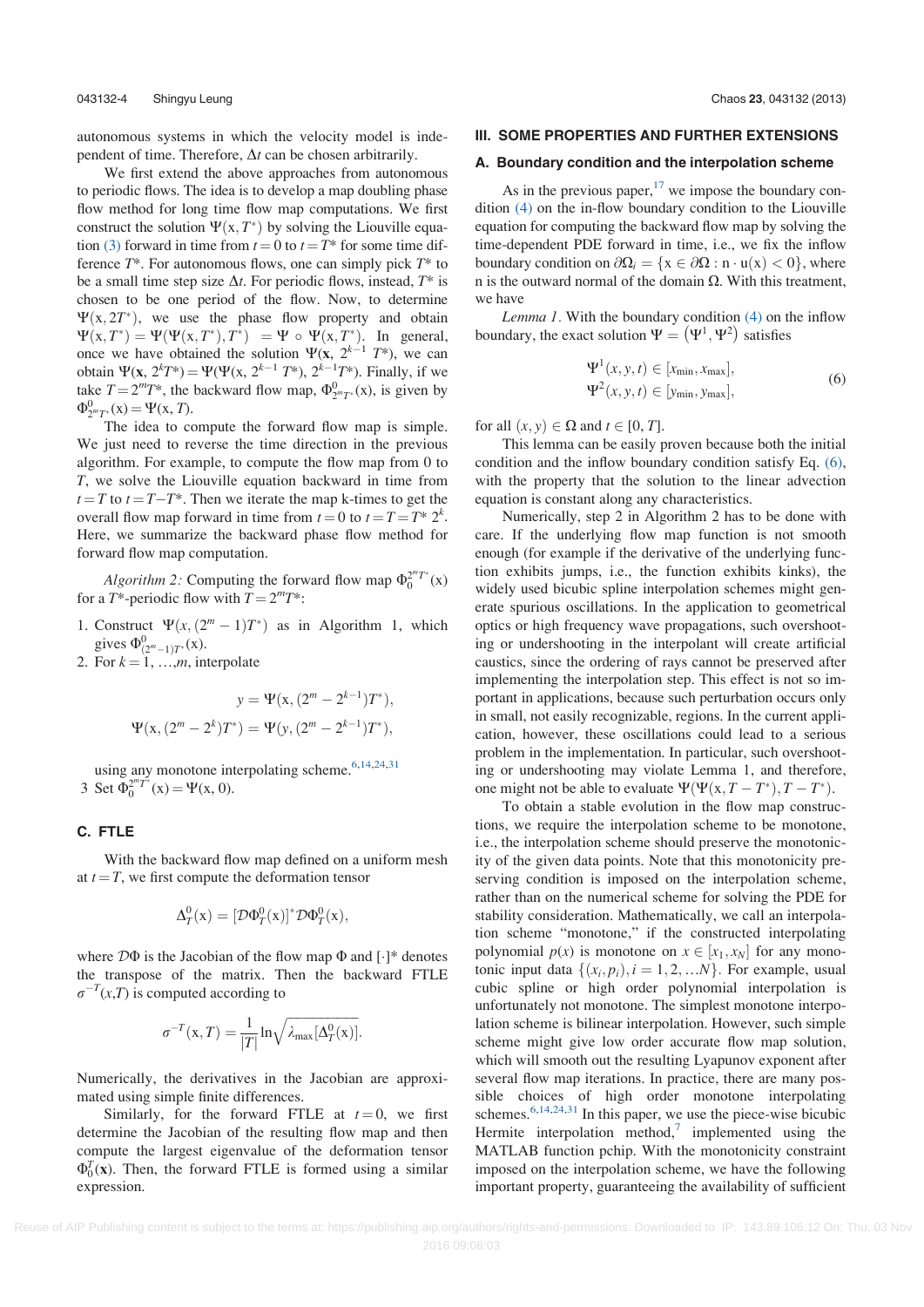# 043132-5 Shingyu Leung 2013) Shingyu Leung 2013 Shane 23, 043132 (2013)

data of the interpolation, which would lead to the robustness in the phase flow method.

*Lemma* 2. If the flow map  $\Psi = (\Psi^1, \Psi^2)$  constructed in step 1 of Algorithm 2 satisfies

$$
x_{min} \leq \Psi^1(x_i, y_j, (2^m - 1)T^*) \leq x_{max},
$$
  

$$
y_{min} \leq \Psi^2(x_i, y_j, (2^m - 1)T^*) \leq y_{max},
$$

and if the interpolation scheme is monotone, we have

$$
x_{min} \leq \Psi^1(x_i, y_j, (2^m - 2^k)T^*) \leq x_{max},
$$
  

$$
y_{min} \leq \Psi^2(x_i, y_j, (2^m - 2^k)T^*) \leq y_{max},
$$

for all  $i = 1, 2, ..., I, j = 1, 2, ..., J$ , and  $k = 1, 2, ..., m$ .

## B. Computational complexity

In this subsection, we discuss the computational complexity of our algorithm as regards the determination of the FTLE for a two dimensional periodic flow. Generalization to higher dimensions is straight-forward. As discussed in the previous paper, $^{17}$  the computational complexity for step 1 in Algorithm 2 is  $O(N^2M)$ , where N is the number of mesh points in each spatial dimension and  $M$  is the number of mesh points in the time dimension. Because the Eulerian approach requires solving hyperbolic equations, the Courant–Friedrichs–Lewy (CFL) stability condition implies  $M = O(N)$ , i.e., step 1 requires  $O(N^3)$  operations for a fixed  $T^*$ .

Now, in step 2 of Algorithm 2, we perform twodimensional interpolations. A one-dimensional Hermite interpolation requires  $O(N)$  operations to obtain all piecewise polynomials. For bi-dimensional interpolations at a given point  $(x^*,y^*)$ , we first compute all one-dimensional piecewise polynomials. This requires  $O(N^2)$  operations. Note that since these polynomials can be re-used for all interpolation locations, we store all these values in the memory, in order to reduce the overall computational complexity. Now, the first step is to evaluate these polynomials at  $x = x^*$  along each  $y = y_i$  for  $j = 1, 2, ..., J = O(N)$ . This needs  $O(N)$  operations. Once we obtain the values at  $(x, y_i)$ , we perform another one-dimensional Hermite interpolation, which requires additional  $O(N)$  operations. Therefore, the total number of operations in step 2 is  $O(N^2) + O(N^2) \cdot [O(N) + O(N)] = O(N^3)$ .<br>Let  $T^* = MAt$  be the period of the flow  $\Delta t$  is the

Let  $T^* = M\Delta t$  be the period of the flow,  $\Delta t$  is the step size in the time-marching and  $T = T^* 2^k$ . To summarize, the overall computational complexity of a typical Lagrangian overall computational complexity of a typical Lagrangian approach and the original Eulerian approach<sup>17</sup> are  $O(N^2M2^k)$ and  $O(N^3 2^k)$ , respectively, while the current proposed algorithm has the complexity  $O(N^3) + k \cdot O(N^3) = O(kN^3)$ , which<br>is significantly smaller is significantly smaller.

#### C. Time evolution of the FTLE

Following a similar approach as in our previous work, $17$ we now propose a way to compute the FTLE at various time levels. Since the Lyapunov exponent a is constant along particle trajectories, it satisfies the following equation along the trajectory  $\frac{D}{Dt}\sigma(x,t) = 0$  or the following partial differential<br>equation in the Eulerian framework equation in the Eulerian framework

$$
\frac{\partial \sigma(\mathbf{x},t)}{\partial t} + \mathbf{u} \cdot \nabla \sigma(\mathbf{x},t) = 0.
$$
 (7)

In our previous approach,<sup>17</sup> we have proposed to use Eq. (7) in order to approximate the finite time Lyapunov exponent  $\sigma^T(x, T + S)$  for some  $S > 0$  using  $\sigma^T(x, T)$  with an error growing linearly in S. In this paper, since k iterations of the flow map already gives the flow map for a period of time  $t = T = T^* \cdot 2^k$  (which grows exponentially in k), we are using the solution of Eq. (7) to approximate directly the Lyapunov exponent. Since the error is of order  $O(1/T)$ ,<sup>27</sup> our solution converges to the Lyapunov exponent by an error  $O(2^{-k})$ , i.e., exponentially fast in the number of flow map iterations.

#### D. Extension to aperiodic flows

If the flow field depends on time and is not periodic, one cannot directly apply the approach in Sec. II B to iteratively interpolate the obtained flow map for long time propagation because, in general,  $\Phi_{t_{k-1}}^{t_k} \neq \Phi_{t_{k}}^{t_{k+1}}$ . Here, we propose a simple way to extend the phase flow method to aperiodic flows. For way to extend the phase flow method to aperiodic flows. For simplicity, we will consider the Eulerian formulation for the backward FTLE construction, so that we solve the Liouville equation forward in time. The method can be easily generalized to compute the forward FTLE by reversing the time direction.

To apply the backward phase flow method to an aperiodic flow, we convert the flow field into an autonomous field by introducing a new variable "s," so that the ODE system becomes

$$
\dot{\mathbf{x}}(t) = \mathbf{u}(\mathbf{x}, s),
$$
  

$$
\dot{s}(t) = 1.
$$

Now, in the ODE framework, one can directly apply the phase flow method to the  $x-s$  space (which is one dimension higher than the original physical space). In this paper, we do not discuss this Lagrangian approach in detail but will concentrate on its Eulerian counterpart. We consider the corresponding Liouville equations

$$
\frac{\partial \Psi(x, s, t)}{\partial t} + \left(\mathbf{u} \cdot \nabla + \frac{\partial}{\partial s}\right) \Psi(x, s, t) = 0,
$$

in the computational domain  $[x, s, t] \in \Omega \times [0, T] \times [0, T]$ <br>with the initial condition  $\Psi^{\mathcal{I}}(x, s, 0) = x^1 \Psi^{\mathcal{U}}(x, s, 0)$ with the initial condition  $\Psi^{\hat{I}}(x, s, 0) = x^1, ..., \Psi^{\hat{d}}(x, s, 0)$ <br>  $\psi^{\hat{I}}(x, s, 0) = x^{\hat{I}}(x, s, 0)$ =  $x^d$ , and  $\Psi^{d+1}(x, s, 0) = s$ , where  $\Psi^k$  is the k-th component of the vector function  $\Psi$  and  $x^k$  is the k-th dimension of x of the vector function  $\Psi$  and  $x^k$  is the k-th dimension of x. Since the velocity field is now independent of time, we can solve for  $\Psi(x, s, T^*)$  for an arbitrary  $T^* > 0$  to construct the initial flow map  $\Phi_{T^*}^0 : (x(T^*), s(T^*)) \to (x(0), s(0))$ . Then,<br>following an algorithm similar to Algorithm 2, we obtain the following an algorithm similar to Algorithm 2, we obtain the long time flow map  $\Phi_{T^*}^0 : (x(T), s(T)) \to (x(0), s(0))$  by interpolation

$$
\Phi_T^0 = \Phi_{2^k T^*}^0 = \Phi_{2^{k-1} T^*}^0 \circ \Phi_{2^k T^*}^{2^{k-1} T^*} = (\Phi_{2^k T^*}^{2^{k-1} T^*})^2.
$$

With the backward flow map  $\Phi_T^0$ , we get the backward FTLE  $\sigma^{-T}(x,T)$ .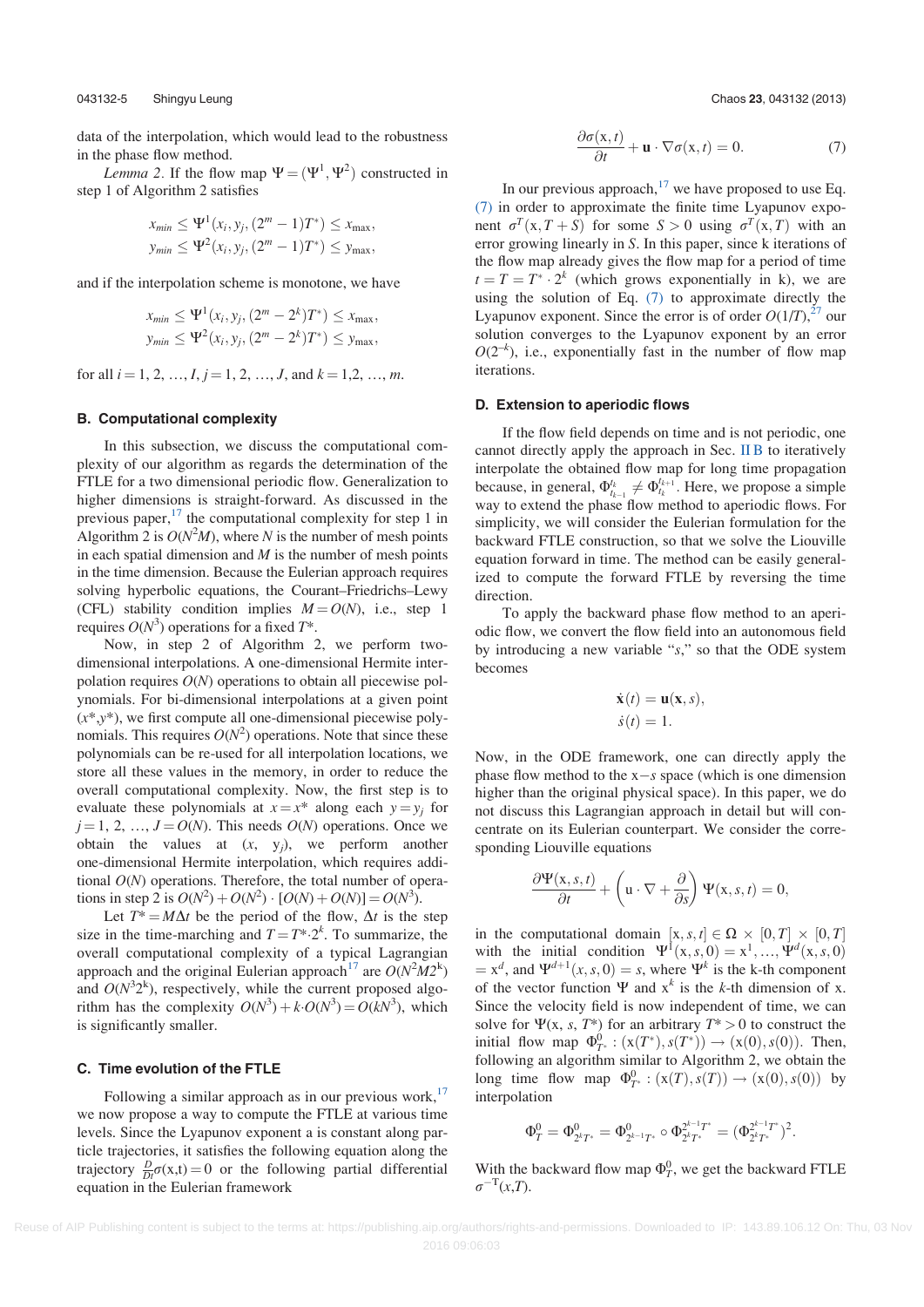Finally, we point out that all intermediate solutions  $\Psi(x)$ ,  $s, t$ ) also contain useful information. Mathematically, these functions provide all flow maps,  $\Phi_s^{s-t}(x)$ , which yield the initial location of the particles at the takeoff time  $(s - t)$  when the particle arrives at the physical location  $x$  at time s. In view of this, the current approach can also be regarded as a systematic Eulerian generalization of the Lagrangian method proposed earlier.<sup>2</sup>

## IV. EXAMPLES

In this section, we consider two examples to demonstrate the effectiveness of the algorithm. Since some cases of the following systems are integrable, the FTLE tends to zero as  $T \rightarrow \infty$ . Therefore, instead of showing the FTLE directly, we have scaled the quantity by T (i.e., we are showing  $T\sigma^T$ or  $T\sigma^{-T}$ ), so that all computed solutions can be depicted in a suitable color scale.

## A. Double-gyre flow

The example is based on the flow taken from Shadden et  $al^{27}$  to describe a periodically varying double-gyre. The flow is modeled by the following stream-function  $\psi(x, y, t) = A \sin[\pi f(x, t)] \sin(\pi y)$ , where  $f(x, t) = a(t)x^2$  $b(t)x$ ,  $a(t) = \epsilon \sin(\omega t)$ , and  $b(t) = 1 - 2 \in \sin(\omega t)$ . The velocity field can be obtained by  $u(x, y) = -\partial u/\partial y$  and velocity field can be obtained by  $u(x, y) = -\partial \psi / \partial y$  and  $v(x, y) = \frac{\partial \psi}{\partial x}$ . In this example, we follow the original paper<sup>27</sup> and use  $A = 0.1$  and  $\omega = 2\pi/10$ . The parameter  $\epsilon$  models the magnitude of the periodic perturbation.

We will consider two different cases for this flow. The first case is an autonomous flow, where we turn off the periodic perturbation in the x-direction by setting  $\epsilon = 0$ , i.e.,<br> $y/(x, y) = A \sin(\pi x) \sin(\pi y)$ . Therefore, we are allowed to  $\psi(x, y) = A\sin(\pi x)\sin(\pi y)$ . Therefore, we are allowed to apply the backward phase flow method for long term computation using any  $T$  in constructing the initial flow map. In this case, we choose  $T^* = 0.1$  and iterate the map for 15 times, which gives the flow map for time period  $t = T = T^*$  $2^{15} = 3276.8$ . For comparison, since  $u_y v_x - u_x v_y = \frac{1}{2} A^2 \pi^4$ <br>(cos  $2 \pi x + \cos 2 \pi y$ ), the condition for absolute stability  $(\cos 2\pi x + \cos 2\pi y)$ , the condition for absolute stability using RK4 is approximately bounded by  $3/(A\pi^2) \simeq 3$ , which implies the number of time levels needed for a Lagrangian method is over 1000. For the proposed Eulerian method with max  $\sqrt{u^2 + v^2} = \pi A$ , using the CFL number of 0.5, the num-<br>her of time levels is only approximately  $8 + 15 = 23$  for the ber of time levels is only approximately  $8 + 15 = 23$  for the case with  $\Delta x = 1/128$ , and  $16 + 15 = 31$  for the case with  $\Delta x = 1/256$ . Figures 2(a)–2(c) show the FTLE obtained using a computational mesh of  $\Delta x = \Delta y = 1/256$ . Once we have obtained the forward flow map from  $t = 0$  to  $t = T$ , we construct the corresponding forward FTLE on  $t = 0$  and then propagate it to  $t = T$ . The solutions are shown in Figure 2(d).

We have also plotted several ray trajectories corresponding to Figure 2(a) in Figure 3. Near the region  $x = 1$  and y close to zero, The computed FTLE is relatively large, and this implies that a small perturbation in the initial condition leads to a relatively large change in the final location at  $t = 2^5 T^* = 3.2$ . In Figure 3, we have plotted three initial points at (0.95, 0.1) (1.0.1) and (1.05, 1) in red squares and points at (0.95, 0.1), (1, 0.1), and (1.05, 1) in red squares and we can clearly see that their paths are very different. On the other hand, the FTLE near the region (0.5, 0.5) is close to



FIG. 2. (Section IV A with  $\epsilon = 0.0$ ) The scaled forward FTLE using the pro-<br>nosed backward phase flow method i.e.  $T\sigma^T$ ,  $\Delta x = 1/256$ ,  $T^* = 0.1$  We posed backward phase flow method, i.e.,  $T\sigma^T$ :  $\Delta x = 1/256$ ,  $T^* = 0.1$ . We apply the backward phase flow method to obtain the scaled ETI E at (a)–(c) apply the backward phase flow method to obtain the scaled FTLE at (a)–(c)  $t = T^* \cdot (2^{15} - 2^{5k})$  for  $k = 1, 2$ , and 3 with  $T = T^* 2^{5k}$ . (d) Once we have<br>obtained 3276.8  $\sigma^{3276.8}$ (x, 0) we propagate the solution to obtain 3276.8 obtained 3276.8  $\sigma^{3276.8}(x, 0)$ , we propagate the solution to obtain 3276.8  $\sigma^{3276.8}(x, 3276.8).$ 

zero and therefore, as expected, particles started in that region (the remaining five points in Figure 3) tend to travel together as a patch.

The second case is a flow with periodic perturbation, i.e.,  $\epsilon = 0.1$ . The x-directional perturbation has a period  $2\pi/\omega = 10$ . Figure 4 shows the solution obtained by a typical  $2\pi/w = 10$ . Figure 4 shows the solution obtained by a typical Lagrangian method, where the ODE system is solved using a fixed-step fourth-order Runge-Kutta method (RK4) with spatial resolution 1/64 and 1/128. The total computational time for obtaining these solutions are approximately 131 min and 504 min, which approximately follow the computational complexity of  $O(N^2M)$ , where N is the number of mesh points in each spatial direction and M is the total number of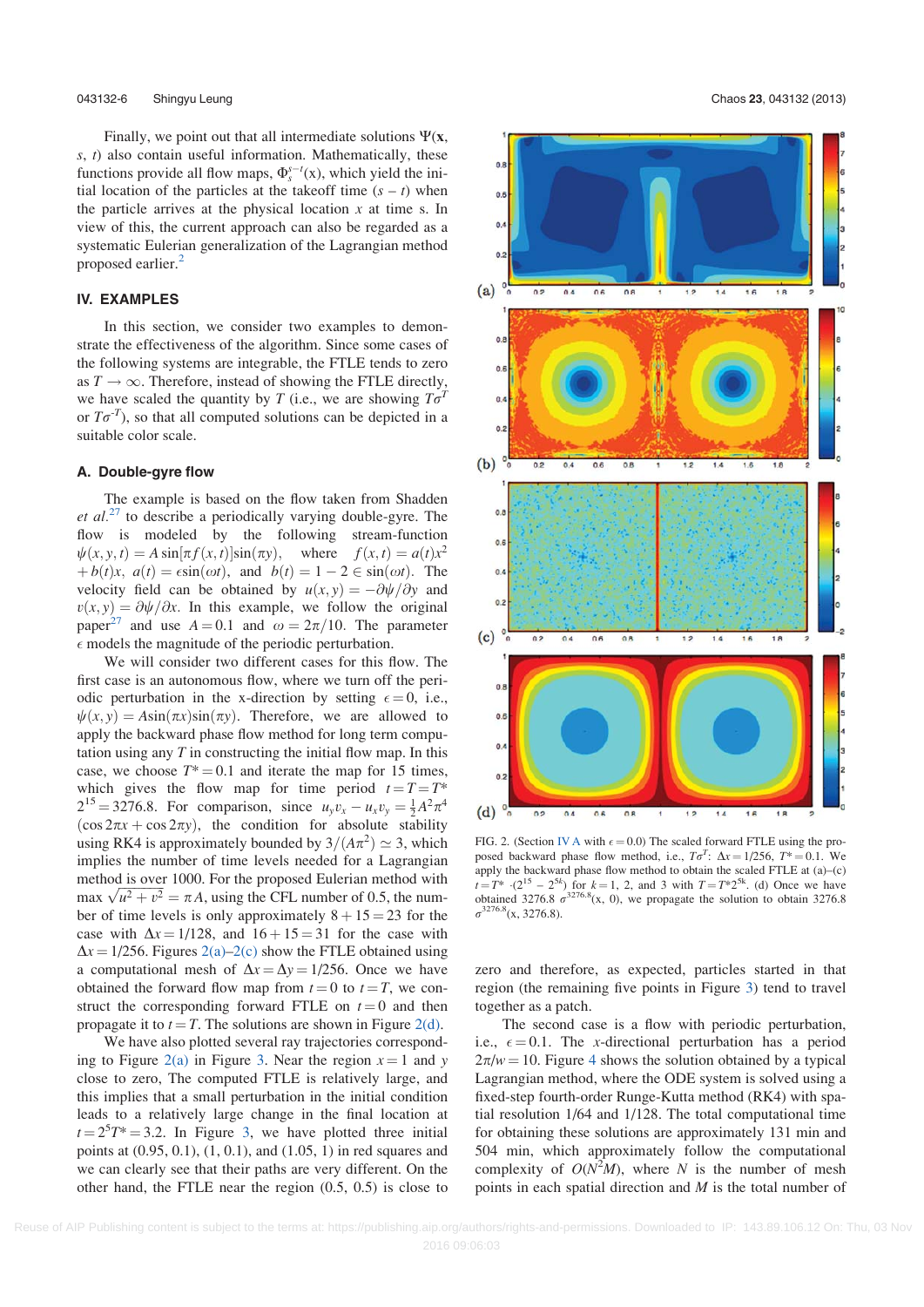



time steps in the ODE integrator. In this computation, we simply pick a fix  $\Delta t = 0.1$ .

To construct the initial flow map at  $T^* = 10$  using our proposed backward phase flow method, we solve the Liouville equation up to  $T^* = 10$ . Then we apply the backward phase flow idea to get the flow map at time  $T^*$ .  $2^5 = 320$ . In Figure 5, we discretize the domain  $[0, 2] \times [0,1]$ <br>using  $\Delta x = \Delta y = 1/256$  and we show the forward ETI E at using  $\Delta x = \Delta y = 1/256$  and we show the forward FTLE at  $t = 0$  using  $\Delta x = \Delta y = 1/256$ . After 5 flow map iterations, we obtain the forward FTLE from  $t = 0$  to  $t = t_f = 10 \times 2^5 = 320$ ,<br>as shown in Figure 5(c). Once we have obtained this soluas shown in Figure  $5(c)$ . Once we have obtained this solution, we propagate it forward in time to get an approximation to the Lyapunov exponent at various time levels, as shown in Figure 5(d). The total computational time needed to obtain these results is 47 min. The corresponding computational time for some coarser meshes  $\Delta x = \Delta y = 1/64$  and  $\Delta x = \Delta y = 1/128$  are approximately 1 min and 7 min, respectively. Since the backward FTLE is no more difficult to



FIG. 4. (Section IV A with  $\epsilon = 0.1$ ) The scaled forward FTLE at  $t = 0$  using<br>the Lagrangian approach, i.e.,  $T\sigma^T$ :  $T = 320$ ,  $\Delta x = 1/64$ , and 1/128,<br>respectively respectively.



FIG. 5. (Section IV A with  $\epsilon = 0.1$ ) The scaled forward FTLE using the pro-<br>nosed backward phase flow method i.e.  $T\sigma^T$ ,  $\Delta x = 1/256$ ,  $T^* = 10$ , (a)–(c) posed backward phase flow method, i.e.,  $T\sigma^T$ :  $\Delta x = 1/256$ ,  $T^* = 10$ . (a)–(c)<br>We apply the backward phase flow method to obtain the scaled ETI F's t.  $\sigma^0$ We apply the backward phase flow method to obtain the scaled FTLE's  $t_k \sigma^{t_k}$  $(x, 0)$  for  $t_k = T^* \cdot 2^5 \cdot k/5$  and  $k = 1, 2$ , and 5. (d) Once we have obtained  $320\sigma^{320}(x, 0)$ , we propagate it to obtain  $320\sigma^{320}(x, 320)$ .

 $0<sub>6</sub>$  $0R$ 

 $(d)$  %

Reuse of AIP Publishing content is subject to the terms at: https://publishing.aip.org/authors/rights-and-permissions. Downloaded to IP: 143.89.106.12 On: Thu, 03 Nov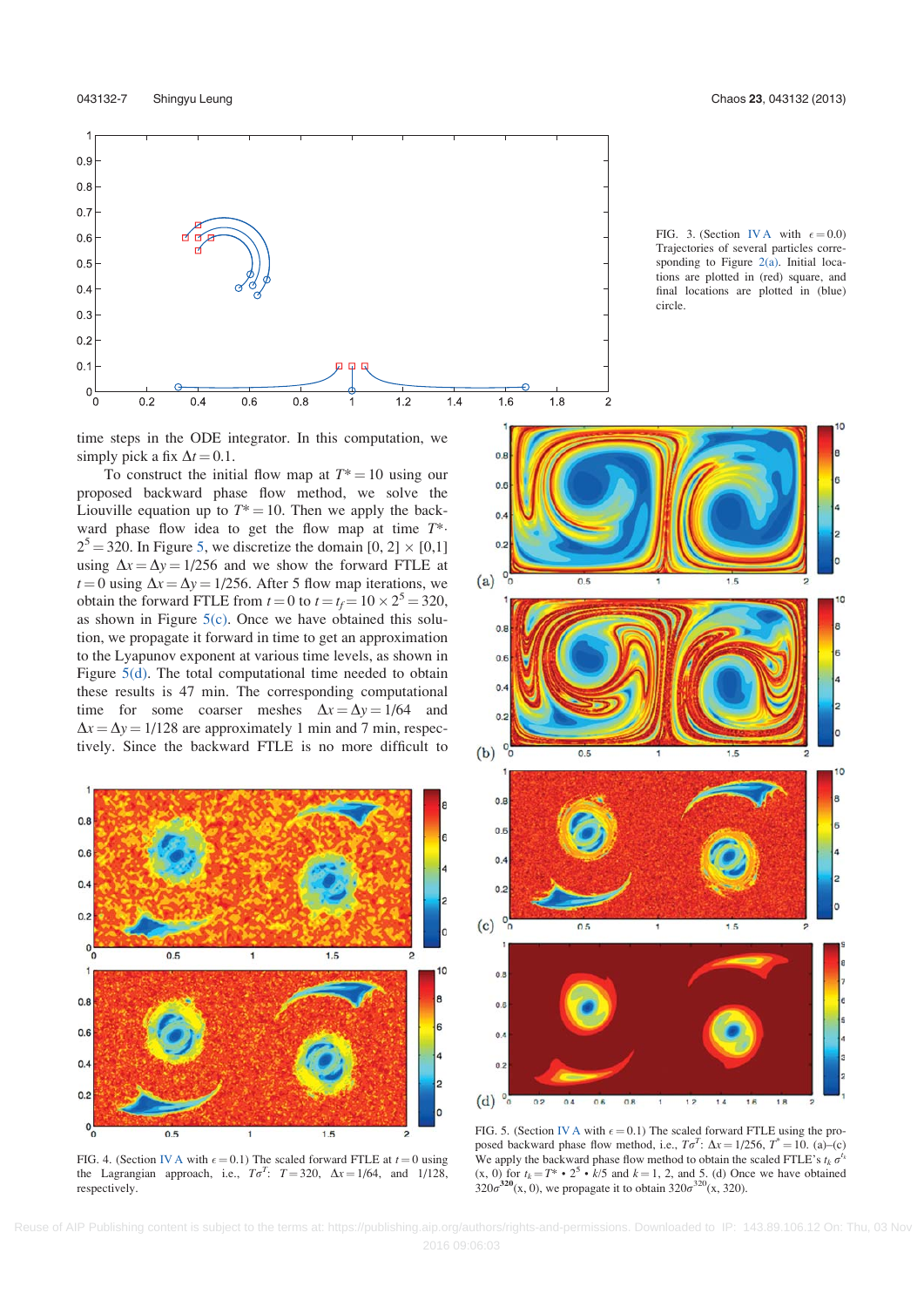compute than the forward FTLE, we have skipped the numerical solutions here.

Next, we compute the backward FTLE of an aperiodic dynamical system. We modify the stream-function by replacing the periodic functions  $a(t)$  and  $b(t)$  by

$$
a(t) = \epsilon \sin[\omega t (1 + \sin t/2)],
$$
  
\n
$$
b(t) = 1 - 2\epsilon \sin(\omega t (1 + \sin t/2)),
$$
\n(8)

with the same parameters  $\epsilon = 0.1$ ,  $A = 0.1$ , and  $\omega = 2\pi/10$ .<br>Figure 6 shows our computed results of various has

Figure 6 shows our computed results of various backward FTLE at  $t = 10$  using a mesh of  $257 \times 129 \times 129$  in<br> $10.21 \times 10.11 \times 10.101$  We use the backward phase flow  $[0,2] \times [0,1] \times [0,10]$ . We use the backward phase flow<br>method by first constructing a flow map of size  $T^* = 10/2^{12}$ method by first constructing a flow map of size  $T^* = 10/2^{12}$ . Then we iterate the map for 12 times to obtain the backward



FIG. 6. (Section IV A with an aperiodic perturbation (8)) The scale backward FTLE for an aperiodic flow using the proposed backward phase flow method, i.e.,  $T\sigma^{-T}$ :  $\Delta x = \Delta y = 1/256$ ,  $\Delta z = 10/128$ , and  $T^* = 10/2^{12}$ . We iter-<br>ate the obtained flow man for (a) 3 (b) 6 (c) 9 and (d) 12 times to obtain ate the obtained flow map for (a) 3, (b) 6, (c) 9, and (d) 12 times to obtain<br>the scaled backward FTLE (a)  $2^3 \sigma^{-2^2T^*} (x, 10)$ , (b)  $2^6T^*\sigma^{-2^6T^*} (x, 10)$ , (c)<br> $2^9T^*\sigma^{-2^9T^*} (x, 10)$ , and (d)  $2^{12}t^*\sigma^{-2^{12}T^*} (x$ 

FTLE  $\sigma^{-2^{12}T^*}(x, 10) = \sigma^{-10}(x, 10)$ , as shown in Figure 6(d).<br>Note that all intermediate solutions  $\Psi(x, y, s, T^*)$  define Note that all intermediate solutions  $\Psi(x_i, y_i, s_k, T^*)$  define the flow maps  $(x_i, y_i, s_k) \to (x(s_k - T^*), y(s_v - T^*), s_k - T^*),$ and so we can use them to compute the backward FTLE  $\sigma^{-T^*}(x_i, y_j, s_k)$ . Figure 6 shows the solutions at  $s_k = 10$  for  $T^* = 2^p T^*$  for  $n = 3, 6, 9,$  and 12  $T^* = 2^p T^*$  for  $p = 3, 6, 9$ , and 12.

## B. Point vortex flow on a sphere

In this last example, we consider an advection motion in a field of two point vortices on a sphere of radius 1, centered at the origin. $^{23}$  The velocity of a particle on the manifold satisfies the motion

$$
x' = \frac{1}{2\pi} \sum_{i=1}^{2} \frac{x_i \times x}{2(1 - x_i \cdot x)},
$$

with two point vortices placed at  $(-1, 0, 0)$  and  $(0, -1, 0)$ . We follow the same Eulerian idea proposed earlier<sup>17</sup> to represent the sphere in  $\mathbb{R}^3$ , implicitly, using a level set function. Then the flow map is computed on the uniform Cartesian mesh without explicitly triangulating the surface. Figure 7 shows the backward FTLE solutions computed using the proposed backward phase flow method at  $t = 2$  and  $t = 64$  on an underlying uniform mesh of size  $\Delta x = \Delta y = \Delta z = 3/128$ . We first compute the flow map at  $t = T^* = 2^{-4}$  and then iterate the map 10 times to obtain the final flow map at  $t = T^* \cdot 2^{10} = 64$ . The LCS is clearly observed on the back of the sphere in Fig. 7(b).

## V. ADVANTAGES, LIMITATIONS, AND FUTURE WORK

Based on the backward phase flow method, we develop an efficient numerical approach to compute the long-time flow map in aperiodic flows. The algorithm can be used to approximate directly the Lyapunov exponent of autonomous, periodic, or even aperiodic dynamical systems. Because of the time doubling property of the method, the FTLE converges to the LE exponentially fast in the number of flow map iterations. Another advantage of the proposed Eulerian approach is that we require the velocity field to be defined only on the underlying mesh. No interpolation of the velocity field is necessary. Also, the Eulerian approach gives a more natural way to impose the boundary condition in the bounded computational domain.

For aperiodic flows, computation is performed in the  $x$  $s - t$  space, which is one dimension higher than that of the physical space. Therefore, one limitation of the proposed approach is the extra requirement in memory. This extra dimension poses severe barrier for long time FTLE computations, such as  $\sigma^{-320}$ (x, 320) in Figure 6.

Besides the FTLE, there are other important quantities used in the study of the chaotic behavior of dynamical sytems.<sup>22,29</sup> For example, other possible indicators include the invariant spectra,  $34,35$  the finite size Lyapunov exponent  $(FSLE)$ , the mean exponential growth factor of nearby orbits (MEGNO), $5$  the fast Lyapunov indicator, $8$  the relative Lyapunov indicator, $25$  the generalized alignment index  $(GALI)$  method, $30$  etc. We propose, as future works, to extend our current method in order to incorporate some of these indicators of chaos detection.

Reuse of AIP Publishing content is subject to the terms at: https://publishing.aip.org/authors/rights-and-permissions. Downloaded to IP: 143.89.106.12 On: Thu, 03 Nov